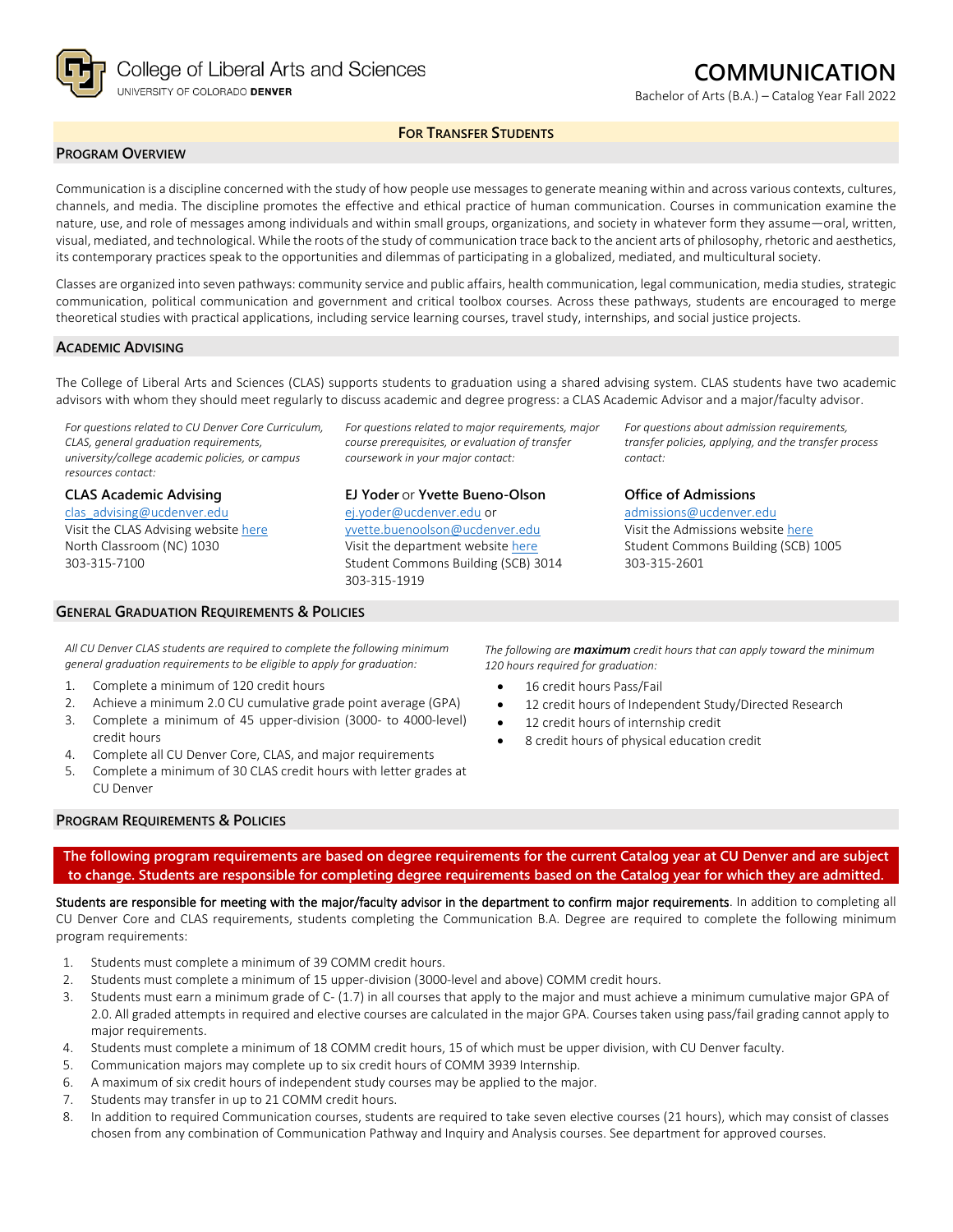Bachelor of Arts (B.A.) – Catalog Year Fall 2022

### **FOR TRANSFER STUDENTS**

# **COURSEWORK THAT CAN BE COMPLETED AT PREVIOUS INSTITUTION**

The following is a "bucket" of requirements students can complete prior to transferring to CU Denver, including equivalent Colorado Community College System (CCCS) courses. To determine the equivalencies of courses to be completed at non-CU Denver institutions, students can visit [www.transferology.com](http://www.transferology.com/)**.** It is critical students connect with a CU Denver academic advisor to ensure planned courses will transfer *and* apply to CU Denver degree requirements. All non-CU Denver coursework must be completed with a C- or better to be eligible for transfer.

Students interested in completing an Associate (A.A. or A.S.) Degree or a Colorado Statewide Transfer Articulation Agreement or Degree with [Designation \(DWD\)](https://highered.colorado.gov/transfer-degrees) must work with their community/junior college academic advisor to create an academic plan that accounts for all degree or transfer articulation agreement requirements. Colorado Community College Students may also explore the option to complet[e Reverse Transfer](https://highered.colorado.gov/students/attending-college/colorado-reverse-transfer) at CU Denver.

| <b>CU Denver Requirements</b>                       | <b>CU Denver</b><br><b>Credits</b> | <b>CCCS Equivalent Courses &amp; Notes</b>                                                                                                                                                                            |  |
|-----------------------------------------------------|------------------------------------|-----------------------------------------------------------------------------------------------------------------------------------------------------------------------------------------------------------------------|--|
| <b>CU Denver Core Curriculum Requirements</b>       | $34 - 40$                          |                                                                                                                                                                                                                       |  |
| ENGL 1020 - Core Composition I                      | 3                                  | <b>ENG 1021</b>                                                                                                                                                                                                       |  |
| ENGL 2030 - Core Composition II                     | 3                                  | <b>FNG 1022</b>                                                                                                                                                                                                       |  |
| Mathematics                                         | $3 - 4$                            | MAT 1260 recommended or GT-MA1                                                                                                                                                                                        |  |
| Arts                                                | 3                                  | GT-AH                                                                                                                                                                                                                 |  |
| Humanities                                          | 3                                  | GT-AH or GT-HI                                                                                                                                                                                                        |  |
| <b>Behavioral Sciences</b>                          | $3 - 4$                            | GT-SS                                                                                                                                                                                                                 |  |
| Social Sciences                                     | $3 - 4$                            | GT-SS or GT-HI <sup>*</sup>                                                                                                                                                                                           |  |
| Natural/Physical Science with lab                   | $4 - 5$                            | GT-SC1                                                                                                                                                                                                                |  |
| Natural/Physical Science without lab or Math        | $3 - 5$                            | GT-SC2 or GT-MA1 (except the course used for Core Math) or GT-SC1                                                                                                                                                     |  |
| <b>International Perspectives</b>                   | 3                                  | Additional GT-AH, HI, SS* (see note below)                                                                                                                                                                            |  |
| Cultural Diversity                                  | 3                                  | To be completed at CU Denver. This requirement must be completed with an<br>upper-division course and CCCS courses will not apply.                                                                                    |  |
| <b>CLAS Graduation Requirements</b>                 | $15 - 29$                          |                                                                                                                                                                                                                       |  |
| <b>CLAS Communicative Skills</b>                    | 3                                  | COM 1150 or PHI 1013                                                                                                                                                                                                  |  |
| CLAS Second Language                                | $0 - 10$                           | e.g., SPA 1012 or ASL 1122<br>Students have several options to fulfill this requirement. Please consult a CU<br>Denver CLAS Academic Advisor.                                                                         |  |
| <b>CLAS Humanities</b>                              | 3                                  | Any transferrable LIT, HIS, HUM, or PHI course                                                                                                                                                                        |  |
| <b>CLAS Behavioral Sciences</b>                     | $3 - 4$                            | Any transferrable ANT, COM, or PSY course (except GT-SC courses)                                                                                                                                                      |  |
| <b>CLAS Social Sciences</b>                         | $3 - 4$                            | Any transferrable ECO, ETH, GEO, POS, or SOC course (except GT-SC courses)                                                                                                                                            |  |
| CLAS Natural/Physical Science with lab              |                                    | GT-SC1<br>If students complete only one science course with a lab for the CU Denver Core<br>Curriculum, this course must have an associated lab.                                                                      |  |
| <b>COMM Major Courses</b>                           | 9                                  |                                                                                                                                                                                                                       |  |
| COMM 1001 Public Speaking                           | 3                                  | COM 1150<br>Course can fulfill CLAS Communicative Skills                                                                                                                                                              |  |
| COMM 1021 Introduction to Media Studies             | 3                                  | <b>JOU 1005</b><br>Course can fulfill CU Denver Core Behavioral Sciences                                                                                                                                              |  |
| Minimum Applicable Transfer Credits<br>Recommended: | 60                                 | Students completing less than 60 applicable transfer credits will have additional<br>credits to complete at CU Denver. Students needing general elective credits<br>should consult a CU Denver CLAS Academic Advisor. |  |

*\**The applicability of Guaranteed Transfer (GT Pathways) courses to specific CU Denver Core Curriculum requirements requires completion of a block of five courses: two GT-AH courses; one GT-HI course; one GT-SS course; and one additional GT-AH, GT-HI, or GT-SS course.